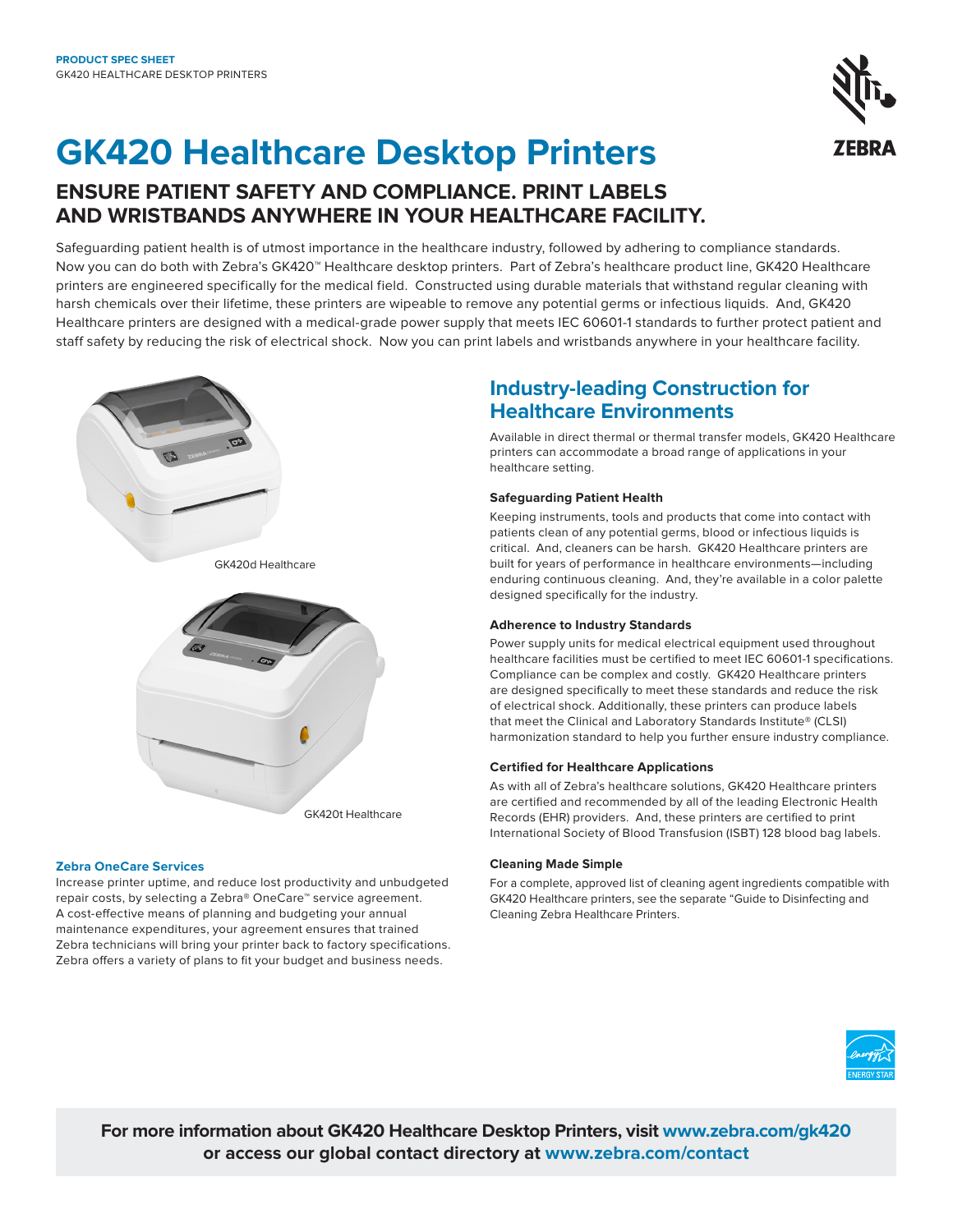## **Achieve New Levels of Safety and Performance in Your Healthcare Environment**

#### **Easy Integration**

Advanced connectivity options include standard Serial / USB / Parallel communication and optional 10/100 Ethernet models, so these printers can be easily integrated into existing local or networked systems. And, native EPL™ and ZPL® programming languages ensure GK420 Healthcare printers fit in perfectly with other Zebra printers.

#### **Reliable Performance**

Building on the GK420's proven reputation for reliable printing in space-constrained environments, the 4-inch GK420 Healthcare printers deliver advancements in healthcare-specific construction and electrical certifications. Consistently producing quality text, barcodes and graphics, your print jobs are always easily legible and barcodes are scannable to ensure positive patient identification and reduce errors. ENERGY STAR® 2.0 qualified, GK420 Healthcare printers help protect your budget and reduce your total cost of ownership.

#### **Ideal for Small Spaces**

Easy to use, Zebra's 4-inch GK420 Healthcare printers boast an exceptionally small footprint that is ideal for patient exam rooms and laboratories. Loading media is a snap with Zebra's OpenACCESS™ clamshell design and simple ribbon-loading system. Fast print speeds help you get the job done quicker. Avoid wasted time and media with the standard auto-calibration feature.

#### **Genuine Zebra Supplies**

Ensure consistent print quality, reduce downtime and increase productivity in your printing process with Genuine Zebra™ supplies. We manufacture each supplies product with the exact same materials every time so you always get crisp, readable and scannable output without needing to adjust the printer darkness setting between rolls.

- **•** Extensively tested to ensure print quality, chemical resistance and adhesive strength means labels and wristbands are legible and scannable throughout a patient's entire stay.
- **•** Unvarying materials deliver crisp, readable and scannable output without needing to adjust printer settings.
- **•** Ability to create custom supplies in any size with pre-printed text, graphics and logos, for example partially printed pharmacy labels.
- **•** Thermal printing allows you to easily print single labels on-demand, which reduces hassle and waste.
- **•** Zebra's supplies engineered for the healthcare field are proven to be extremely resistant to harsh chemicals, moisture, scratching and smearing making them ideal for use in all healthcare environments.

### **Zebra's GK420 Healthcare Printers are Available in Two Models: Thermal Transfer GK420T Healthcare and Direct Thermal GK420D Healthcare**

#### **Direct Thermal vs. Thermal Transfer: Which Model Best Meets Your Needs?**

| <b>Application</b>                                      | <b>Recommended Print Technology</b>                                                                                                                                                                                                                                                                                                                      |  |
|---------------------------------------------------------|----------------------------------------------------------------------------------------------------------------------------------------------------------------------------------------------------------------------------------------------------------------------------------------------------------------------------------------------------------|--|
| <b>Laboratory and Surgery</b><br><b>Center Labeling</b> | <b>Thermal Transfer</b> - Labels on specimens may be subjected to harsh cleaning products, sterilization<br>or temperature extremes. Thermal transfer printing typically provides more durable printed output.                                                                                                                                           |  |
| <b>Blood and Breast Milk Bank Labeling</b>              | <b>Thermal Transfer</b> - Donated blood and breast milk samples may be subjected to cleaning agents<br>and temperature extremes. Thermal transfer printing offers a more-durable and longer-lasting<br>printed output.                                                                                                                                   |  |
| <b>Medical Records Labeling</b>                         | <b>Direct Thermal</b> - Use direct thermal if patient privacy is a concern or the labels will be used for a<br>shorter period of time. Since direct thermal printers don't use a ribbon, there is no secondary record<br>of the printed information that would require careful disposal. For longer lasting labels, thermal<br>transfer may be required. |  |
| <b>Prescription Labeling</b>                            | <b>Direct Thermal</b> — With no secondary record of printed information, direct thermal printing offers<br>added security in safequarding patient privacy.                                                                                                                                                                                               |  |
| <b>Asset Tracking Labeling</b>                          | <b>Thermal Transfer</b> – Clinical equipment and other assets may be subjected to harsh cleaning<br>products and identification may be required for several years. Labels printed with thermal transfer<br>technology are more durable.                                                                                                                  |  |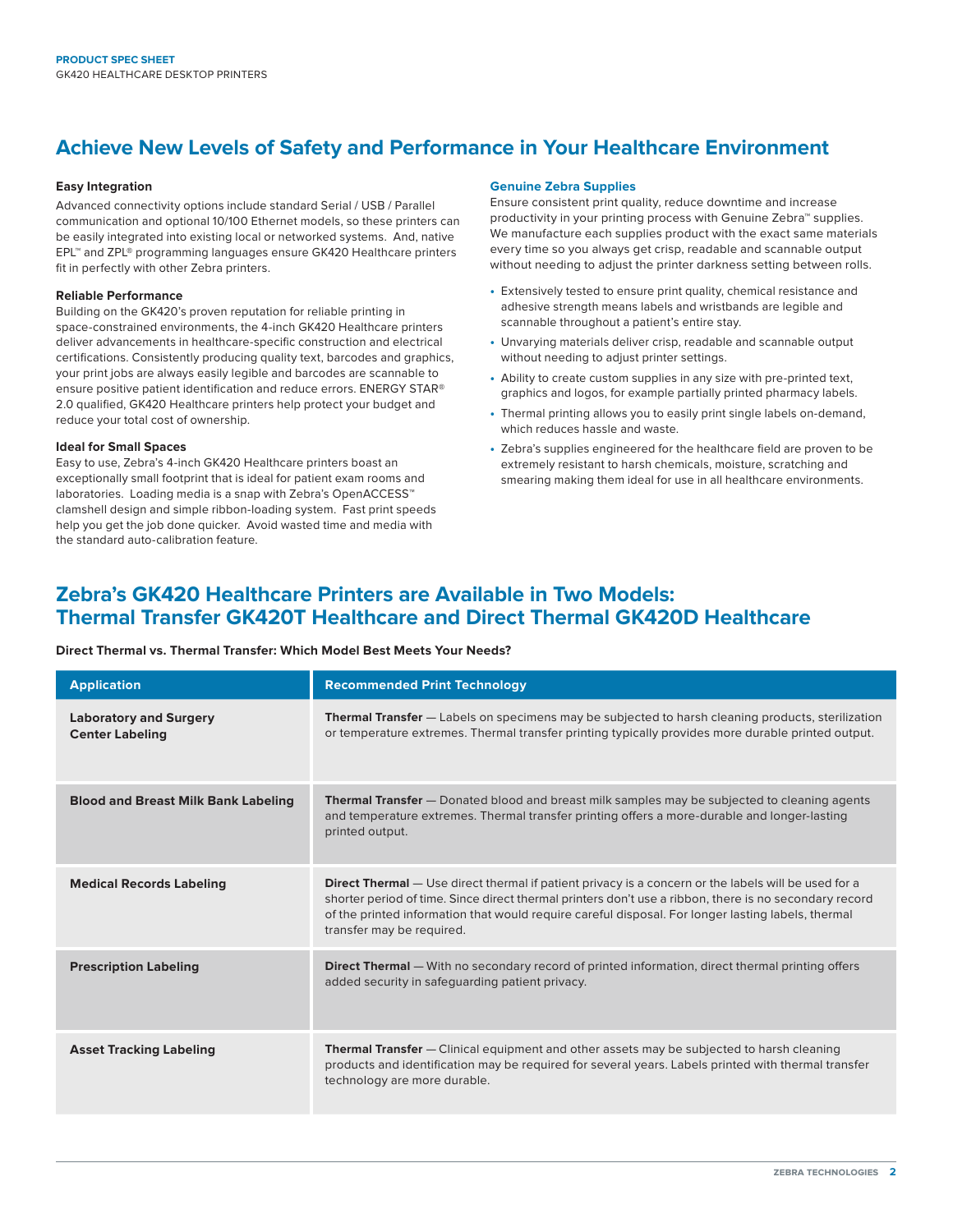## **GK420 Healthcare Specifications**

#### **STANDARD FEATURES**

- Programming language: EPL and ZPL
- Construction: dual-wall frame
- Tool-less printhead and platen replacement
- OpenACCESS for easy media loading
- Quick and easy ribbon loading
- Auto-calibration of media
- Triple connectivity: USB, Parallel, Serial
- Certified Microsoft® Windows® drivers
- ENERGY STAR qualified

#### **PRINTER SPECIFICATIONS**

| Resolution              | 203 dpi/8 dots per mm                               |  |
|-------------------------|-----------------------------------------------------|--|
| Memory                  | Standard: 4 MB Flash; 8 MB SDRAM                    |  |
| Maximum Print<br>Width  | 4.09"/104 mm                                        |  |
| Maximum Print<br>Speed  | 5"/127 mm per second                                |  |
| Media Sensors           | Standard: Fixed reflective and transmissive sensors |  |
| Maximum Print<br>Length | 39"/991 mm                                          |  |

#### **MEDIA CHARACTERISTICS**

| Media Width                | 0.75"/19 mm to 4.25"/108 mm                                                                                                                        |
|----------------------------|----------------------------------------------------------------------------------------------------------------------------------------------------|
| Maximum Media<br>Roll Size | 5"/127 mm O.D. on a 1.00"/25.4 mm or 1.5"/38 mm I.D. core                                                                                          |
| Thickness                  | 0.003"/0.08 mm to 0.0075" (0.19mm)                                                                                                                 |
| Media Types                | Roll-fed or fan-fed, die-cut or continuous direct thermal<br>labels with or without black line, tag stock, continuous<br>receipt paper, wristbands |

#### **RIBBON CHARACTERISTICS** (Thermal-transfer models only)

| Standard Length | 244'/74 M                    |
|-----------------|------------------------------|
| $1.4.77 - 1.1$  | $\left\langle \right\rangle$ |

| Width     | $1.33''/33.8$ mm to $4.3''/110$ mm |  |
|-----------|------------------------------------|--|
| Core I.D. | $0.5''/12.7$ mm                    |  |

#### **OPERATING CHARACTERISTICS**

| Fnvironmental    | Operating Temperature: 40°F to 105°F/4.4°C to 41°C<br>Operating Humidity: 10% to 90% non-condensing<br>Storage/Transportation Temperature: -40°F to 140°F/<br>$-40^{\circ}$ C to 60 $^{\circ}$ C<br>Storage Humidity: 5% to 95% non-condensing                                      |
|------------------|-------------------------------------------------------------------------------------------------------------------------------------------------------------------------------------------------------------------------------------------------------------------------------------|
| Flectrical       | Auto-ranging external power supply with C14 type<br>connector<br>Output: 24 VDC, 3.125A<br>Input: 100-240 VAC, 50-60 Hz<br><b>ENERGY STAR qualified</b><br>IFC 60601-1 Certified                                                                                                    |
| Agency Approvals | Emissions: FCC Part 15, Subpart B (Class B), ICES 003,<br>VCCI, C-Tick, CQC, EAC, KCC, BSMI, ICES-003<br>Emissions and Susceptibility: EN55022 (Class B),<br>EN55024. EN61000-3-2. EN61000-3-3<br>Safety: CB Scheme IEC 60950-1, TUV NRTL, C-Tick, CCC,<br>NOM, EAC, KCC, BSMI, BIS |

#### **PHYSICAL CHARACTERISTICS**

|        | Direct Thermal | <b>Thermal Transfer</b> |
|--------|----------------|-------------------------|
| Length | 8.25"/210 mm   | 10.0"/254 mm            |
| Width  | 6.75"/171 mm   | 7.6"/193 mm             |
| Height | $6.0$ "/152 mm | 7.5"/191 mm             |
| Weight | 3 lbs./1.4 kg  | 4.6 lbs./2.1 kg         |

#### **COMMUNICATION AND INTERFACE CAPABILITIES**

- RS-232 auto-sensing Serial interface, DB-9 USB V1.1, bi-directional (standard) Centronics® parallel (standard)
- 

Ethernet — 10/100 internal (optional, replaces Serial and Parallel ports)

#### **SOFTWARE TOOLS**

#### **ZebraLink Solutions**

**Zebra Setup Utilities —** A Windows application to quickly set up and configure your Zebra printer.

**ZebraDesigner™ —** Simple Windows WYSIWYG label design application with basic features.

**ZebraDesigner Pro —** Simple Windows WYSIWYG label design application offering more advanced features for more complex label designs.

**ZebraDesigner Windows Driver —** Microsoft certified for Windows Vista®, Windows 7, Windows 8, Windows 8.1, Windows 2008, and Windows 2012. **ZBI-Developer™ —** Programming utility makes it dramatically easier for programmers to create and test complex ZBI 2.0™ programs and distribute them to the printer (standard with ZBI 2.0).

**ZebraNet™ Bridge Enterprise —** Centrally manage Zebra printers from a single PC screen anywhere on your global network.

**ZebraNet Utilities v7.0 —** Provides enhanced printing, conversion and administration capabilities; message management; and more.

#### **Web View**

Connect and control Zebra barcode printers using ZPL II via the printer's web interface using common web browsers.

**Alert**  Printers equipped with ZebraNet print servers will notify you via any email-

enabled, wired, or wireless device to minimize downtime.

#### **FIRMWARE**

**ZBI 2.0 —** Optional powerful programming language that lets printers run stand-alone applications, connect to peripherals, and much more.

**ZPL and ZPL II® —** Zebra Programming Language provides sophisticated label formatting and printer control and is compatible with all Zebra printers.

**EPL and EPL2™ —** Eltron® Programming Language with Line Mode simplifies label formatting and enables format compatibility with legacy applications. (EPL with Line Mode available on direct thermal models only.)

#### **BARCODE SYMBOLOGIES**

#### Barcode Ratios: 2:1 (non-rotated) and 3:1

Linear Barcodes: Codabar, Code 11 (ZPL), Code 128, Code 39, Code 93, Code 93, EAN-13, EAN-8, EAN-14 (ZPL), German Post Code (EPL), Industrial 2-of-5 (ZPL), Interleaved 2-of-5, Japanese Postnet (EPL), ISBT-128 (ZPL), Logmars (ZPL), MSI, Plessey, Postnet, GS1 DataBar (RSS-14), Standard 2-of-5 (ZPL), UCC/EAN-128 (EPL), UPC and EAN 2 or 5 digit extensions (ZPL), UPC-A, UPC-A and UPC-E with EAN 2 or 5 digit extensions, UPC-E, and GS1 Databar (formerly RSS) 2D Barcodes: Codablock (ZPL), Code 49 (ZPL), Data Matrix, MaxiCode, QR Code, PDF417, MicroPDF417, Aztec (For EPL and ZPL except where noted)

#### **FONTS AND GRAPHICS**

16 resident expandable ZPL fonts One resident scalable ZPL font Five resident expandable EPL2 fonts Supports user-defined fonts and graphics — including custom logos Native open type font support Unicode™ compliant for multi-language, on-demand thermal printing ZPL II drawing commands — for boxes and lines 1.5 MB user-available non-volatile memory storage for downloadable objects 3 MB user-available SDRAM

#### **OPTIONS AND ACCESSORIES**

Dispenser — label peel and present with label present sensor ZebraNet® 10/100 Print Server — Internal Ethernet for network communication and printing ZebraNet 10/100 Print Server--External Ethernet option connects via Parallel port Font Packs — Asian and other international font kits ZKDU™ keyboard display unit For optimum print quality and printer performance, use Genuine Zebra supplies. Specifications subject to change without notice.

#### **Ideal for These Applications**

- Medication identification in the pharmacy
- Sample processing and slide labeling in the lab
- Tissue identification and implant tracking in the surgery center
- Blood bank labeling
- Breast milk bank labeling
- Medical records labeling
- Compliance labeling
- Asset identification and tracking